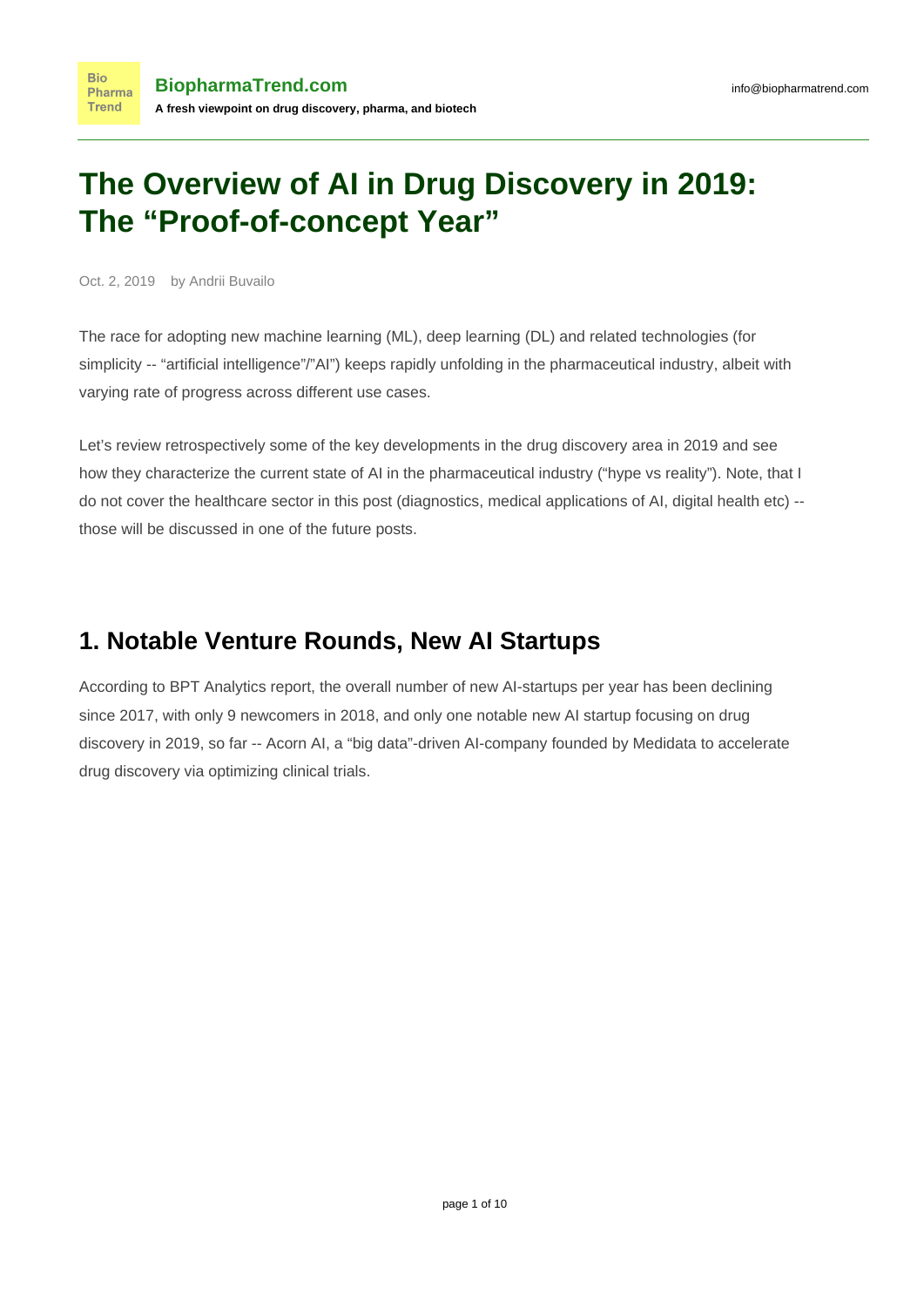

The total amount of disclosed venture capital raised for AI-driven drug discovery startups in 2019 is around \$0.5B so far, the number likely increasing by the end of the year.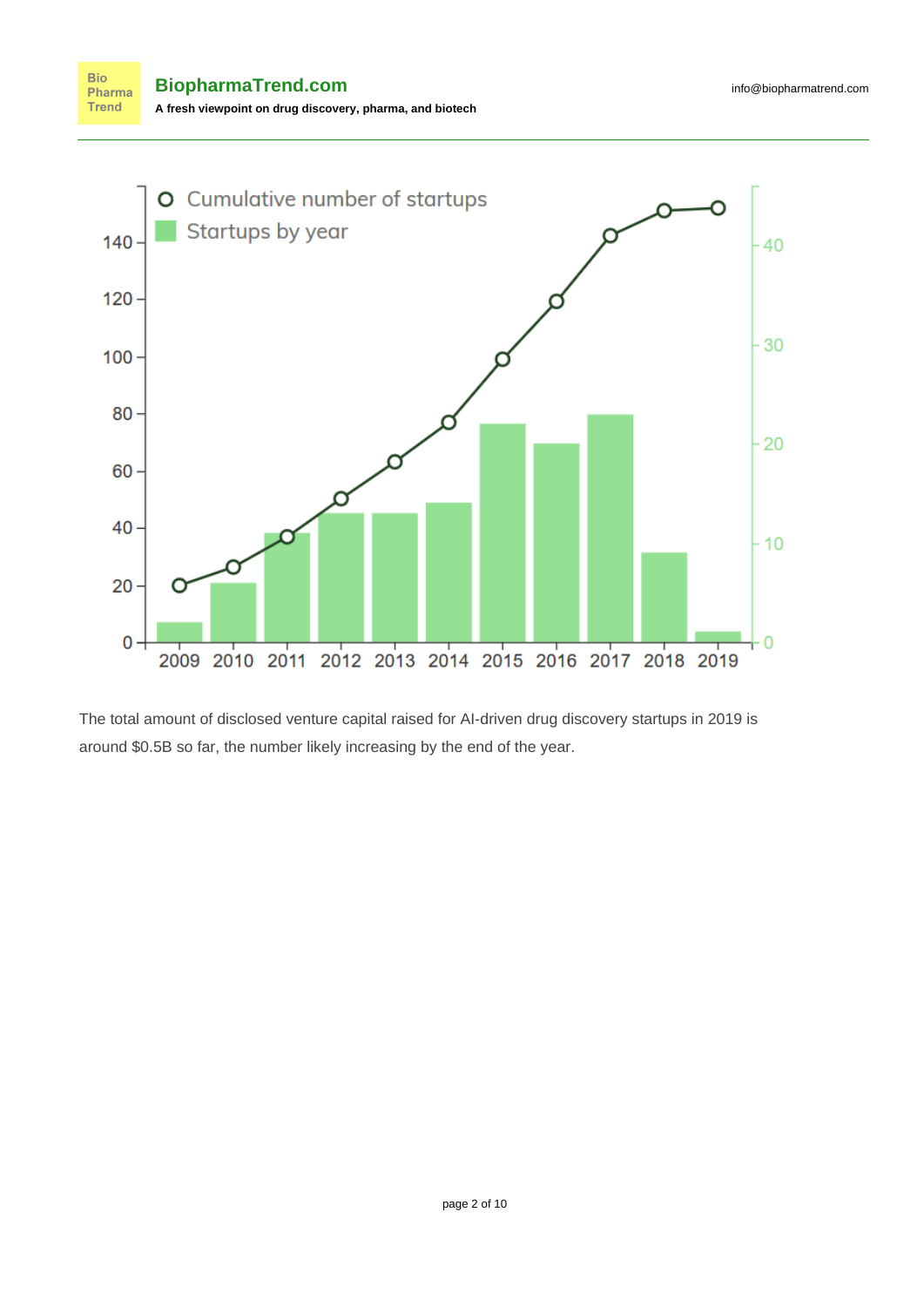**Bio BiopharmaTrend.com** Pharma **Trend A fresh viewpoint on drug discovery, pharma, and biotech**



Below is a summary of some of the most important venture rounds in the "AI for drug discovery space" in 2019:

#### **BlackThorn Therapeutics**

San Francisco based [BlackThorn Therapeutics,](https://www.biopharmatrend.com/m/company/blackthorn-therapeutics/) a clinical-stage biotech company focusing on developing first-in-class drugs for neurobehavioral disorders, [closed a \\$76 million Series B financing](http://www.finsmes.com/2019/06/blackthorn-therapeutics-completes-76m-series-b-funding.html) from multiple investors. The money will be used to further advance its drug discovery research efforts, including the application of AI-driven cloud-based platform PathFinder™ to generate objective neuromarkers, which support drug target identification, and improving the success of its drug candidates in clinical trials.

### **Exscientia**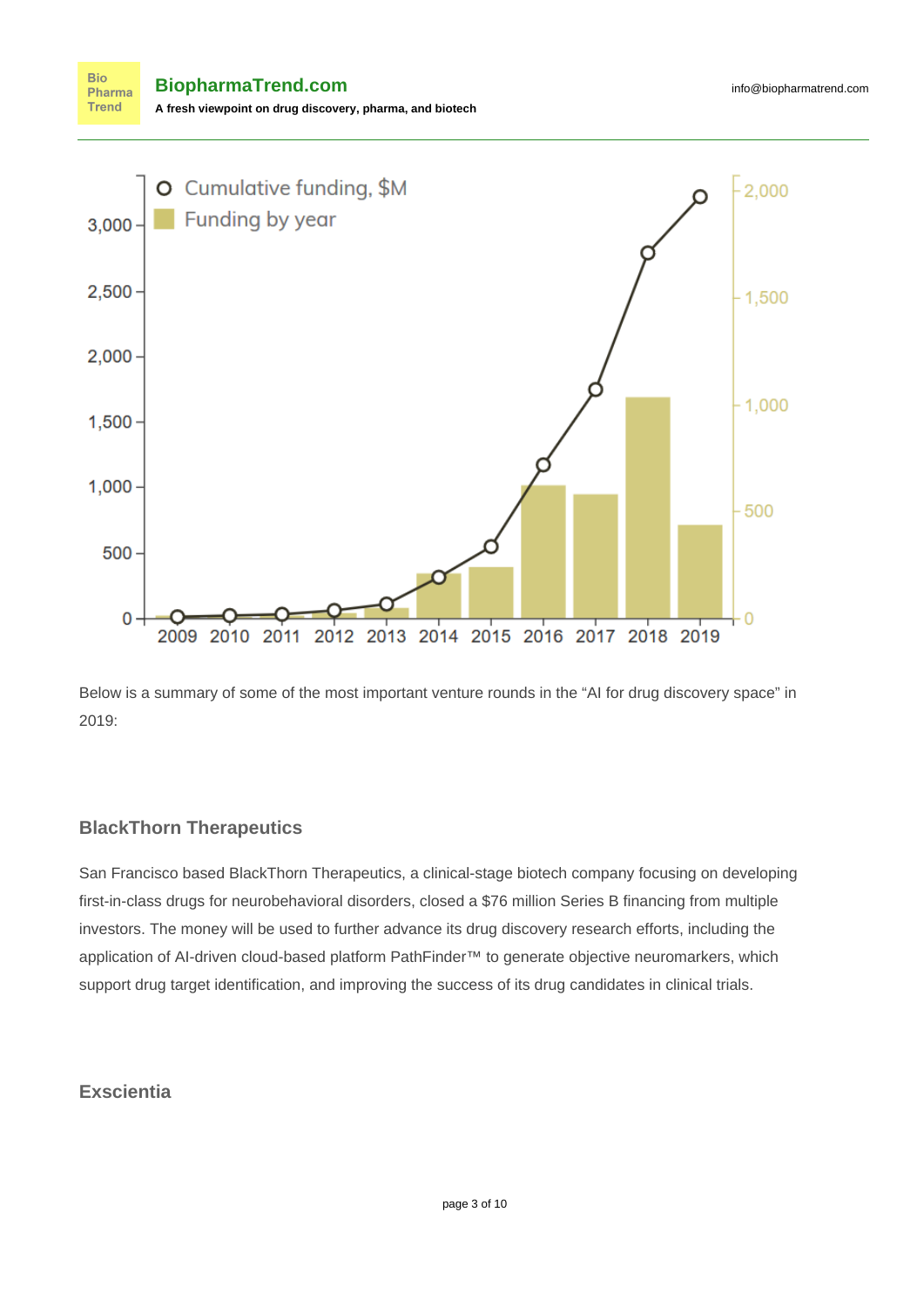**Bio** Pharma **Trend** 

This British drug discovery company focusing on an "end-to-end" drug candidate development using its AI-driven platform Centaur Chemist™ raised \$26 million in round B in January, to scale up collaborations with big pharma, as well as build own portfolio of small molecules.

### **Insilico Medicine**

The Hong Kong-based company Insilico Medicine, a developer of a comprehensive drug discovery and biomarker development platform GENTRL, and a pioneer in the application of generative adversarial networks (GANs) to drug discovery use cases, raised a \$37 million round B to commercialize its AI-driven "end-to-end" drug design platform GENTRL, and expand its business development team.

# **Insitro**

Lead by a tech "star" Daphne Koller, [Insitro](https://www.biopharmatrend.com/m/company/insitro/) is a San Francisco-based AI-driven company, focused on drug discovery, which raised its \$100 million Series A round earlier this year from a number of high-profile investors. Not much is disclosed publicly about the company's platform and research strategy, but from its recent research collaboration with Gilead it is known the company will focus on disease modeling and lead molecules discovery to potentially treat nonalcoholic steatohepatitis (NASH).

# **Notable Labs**

Another San Francisco-based company [Notable Labs](https://www.biopharmatrend.com/m/company/notable-labs/), which is an AI-driven personalized testing service for predicting which types of cancer patients are most likely to respond to a drug, [closed \\$40 million](https://www.fiercebiotech.com/biotech/notable-labs-lands-40m-to-expand-ai-based-cancer-treatment-tech) [Series B](https://www.fiercebiotech.com/biotech/notable-labs-lands-40m-to-expand-ai-based-cancer-treatment-tech) round to scale up its capabilities and expand its platform globally.

# **Standigm**

This South Korean drug discovery [company](https://www.biopharmatrend.com/m/company/standigm/) focused on small molecule drug discovery using three of its proprietary AI-driven platforms -- Standigm BEST®, Standigm Insight®, and Standigm Expander® - raised [\\$11.5 million Series B](https://www.bio-itworld.com/Press-Release/Standigm-Raises-US-$11-5-Million-in-Series-B-Round-Funding-to-advance-its-AI-powered-drug-pipelines-toward-license-out-/) funding round to advance its drug candidates pipeline toward license-out.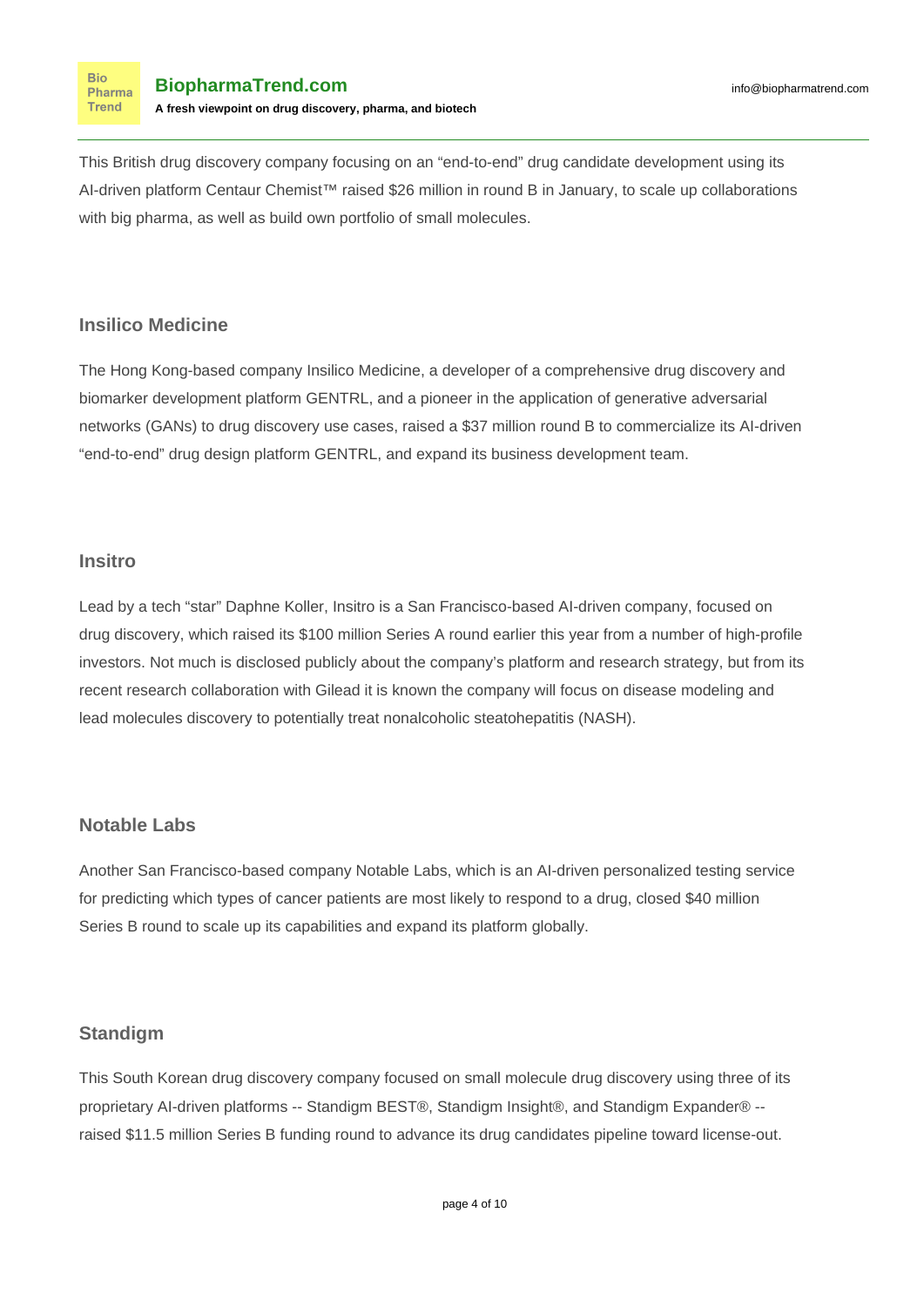#### **Recursion Pharmaceuticals**

The Salt Lake City-based biotech company [Recursion Pharmaceuticals](https://www.biopharmatrend.com/m/company/recursion-pharmaceuticals/), which uses automated, experimental biology with artificial intelligence to reveal new drug targets and develop drug candidates, [raised \\$121 million](https://www.businesswire.com/news/home/20190715005073/en/Recursion-Pharmaceuticals-Secures-121-Million-Series-Financing) in a Series C round to further develop its in-house pipeline of small molecules and the technology.

**Read also: [194 Companies Offering AI Solutions For Drug Discovery and Development](https://www.biopharmatrend.com/m/companies/ai/)**

# **2. Notable Research Collaborations**

# **AI-startups with big pharma**

While 2018 was a record year by the number of publicly announced research partnerships between big pharma and AI-driven startups to run pilot programs with new technologies (22), the year 2019 is characterized by a smaller number of "big pharma -- AI startup" deals so far (14).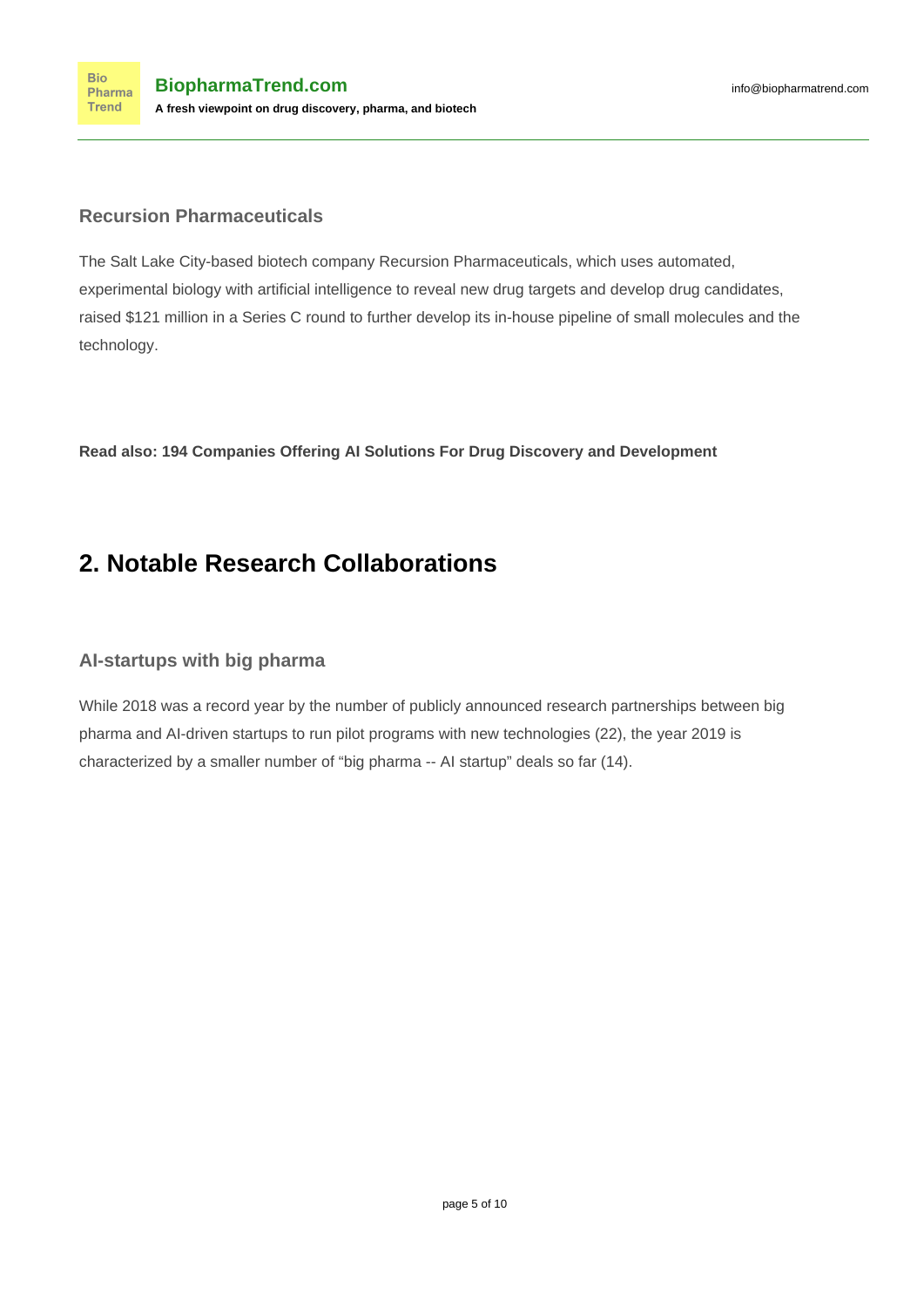

Some of the most active AI-driven startups in deal-making with large pharma players in 2019 are Atomwise (on a deal-making spree, having partnered with Charles River Laboratories, Eli Lilly, Hansoh Pharma, and smaller players); BenevolentAI (partnered with AstraZeneca and Novartis); Exscientia (partnered with Roche and Celgene); and Iktos (partnered with Merck and Janssen).

Notably, the average deal valuations reported in 2019 are generally larger compared to the previous year, with a number of deals exceeding a billion dollars in potential milestone payments, as a recent Insitro deal with Gilead, worth up to \$1.05B in milestone payments. Two of 2019 deals had "record-breaking" status in this area:

-- Atomwise and Hansoh Pharma (September 2019), reportedly, the ["Largest China-US Collaboration for](https://www.businesswire.com/news/home/20190911005824/en/Atomwise-Announces-Largest-China-US-Collaboration-AI-Drug) [AI Drug Discovery"](https://www.businesswire.com/news/home/20190911005824/en/Atomwise-Announces-Largest-China-US-Collaboration-AI-Drug), potentially worth up to \$1.5B;

-- Exscientia and Celgene, reported as "[the largest deal in AI for drug discovery](https://www.labiotech.eu/medical/celgene-exscientia-ai-drug-discovery/)" by the time of the news communication in March 2019.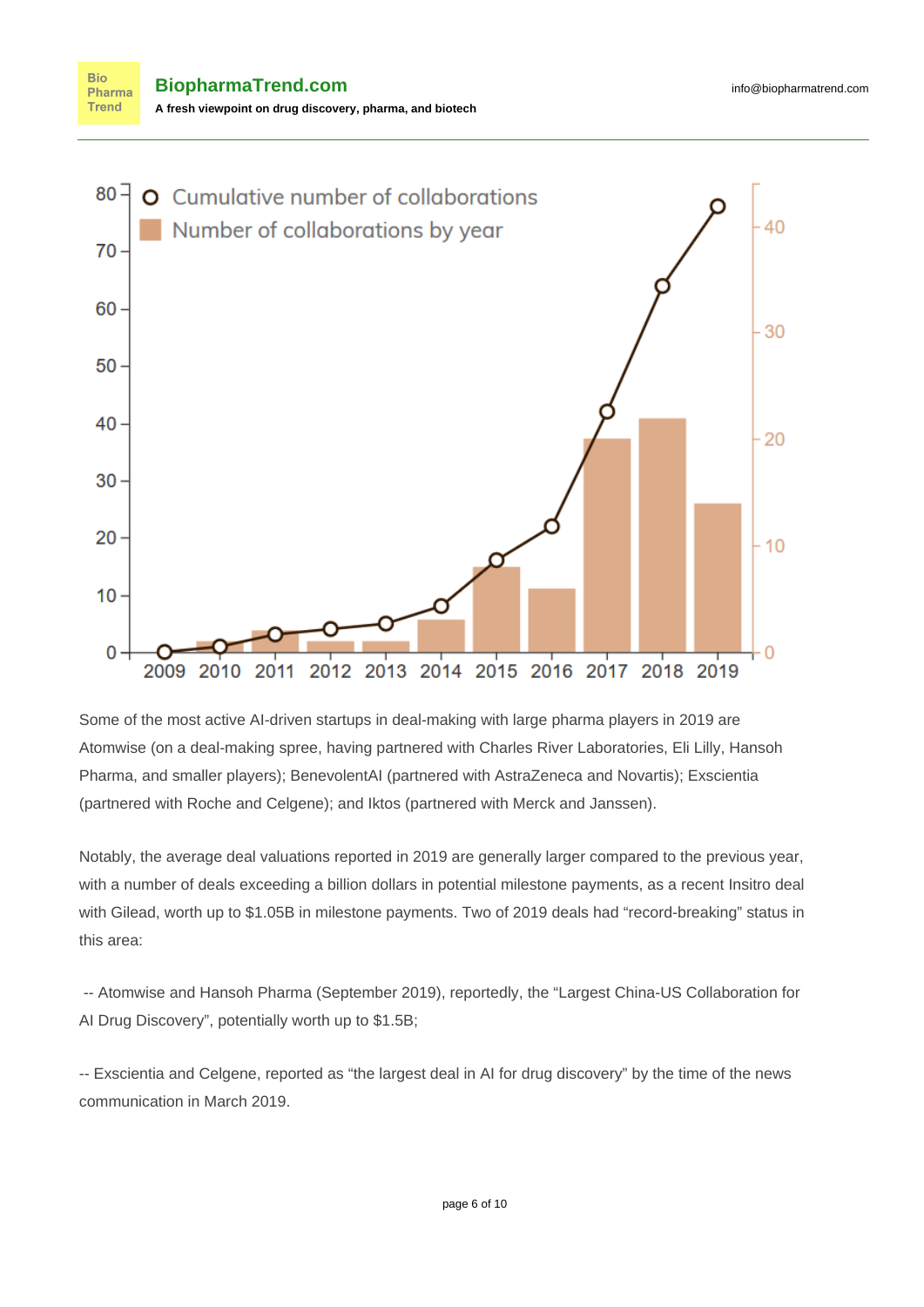# **"Big pharma" with "big tech"**

B[ig news](https://www.globenewswire.com/news-release/2019/10/01/1923463/0/en/Novartis-and-Microsoft-announce-collaboration-to-transform-medicine-with-artificial-intelligence.html) just came out days ago about a large-scale five-year collaboration between Novartis and Microsoft aiming at bringing the latter's advanced data analytics and AI capabilities to the far front of the drug maker's ongoing research plans. Three main directions are in scope: personalized therapeutics for macular degeneration and irreversible blindness; cell and gene therapy manufacturing; and overall accelerating Novartis' drug discovery and development processes.

It is notable that Microsoft earlier [announced](https://sciencebusiness.net/network-updates/microsoft-and-astrazeneca-join-forces-artificial-intelligence-healthcare) another AI collaboration with AstraZeneca to form AI Factory for Health -- an accelerating program for healthcare startups.

# **3. The "Proof-of-concept Year" for AI in Drug Discovery**

It would take too long to list all the interesting announcements involving AI in drug discovery in 2019, but what is clear is that big pharma is now after AI, and the appetite of C-suite executives has grown dramatically since the last couple of years.

Let's review several important developments that illustrate a sort of "technical" proof-of-concept for the AI in pharma research.

# **Deep Genomics revealed new drug target and a drug candidate ready for IND via AI**

The company [claims](https://www.genengnews.com/news/deep-genomics-identifies-ai-discovered-candidate-for-wilson-disease/) its AI-driven discovery platform AI Workbench, including more than 20 machine learning models, managed to identify a new genetic target for Wilson disease, and consequently -- a new oligonucleotide therapy DG12P1, which the company intends to advance into clinical studies within two years. The whole process took less than 18 months, compared to 3-6 years for a "traditional" case scenario.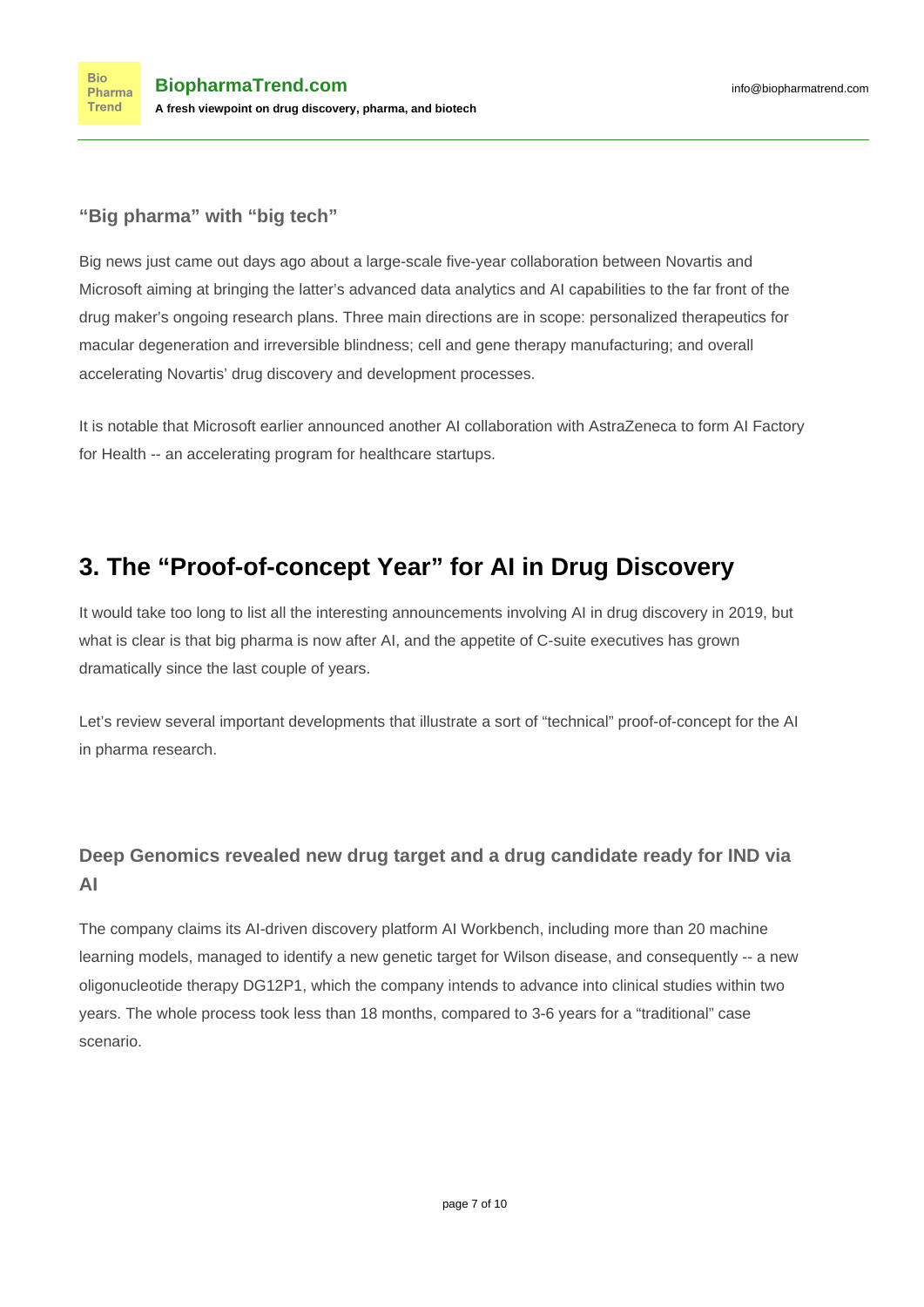#### **Exscientia reaches a milestone in AI collaboration with GSK**

Exscientia announced that it has managed to reach its first major milestone within its AI-drug discovery collaboration with GSK, which started in 2017. The AI company delivered a highly potent in vivo active lead molecule targeting a novel pathway for the treatment of chronic obstructive pulmonary disease (COPD). The in vivo active molecules were discovered with 5 cycles and only 85 compounds tested.

### **Insilico Medicine validates its AI-drug discovery platform with in-vivo tests**

A [recent article](https://www.nature.com/articles/s41587-019-0224-x) in Nature Biotechnology "Deep learning enables rapid identification of potent DDR1 kinase inhibitors" published by Insilico Medicine made quite a noise in the pharmaceutical media space after the company managed to confirm in-vitro and in-vivo activity for some of the lead molecules, "imagined" from scratch by their AI-driven system GENTRL (Generative Tensorial Reinforcement Learning) -- in a matter of weeks. This is an important conceptual milestone for the progress of generative adversarial networks (GANs) in drug discovery -- a type of deep learning that [Insilico has been pioneering](https://www.eurekalert.org/pub_releases/2019-09/dka-abi090319.php) [in pharma](https://www.eurekalert.org/pub_releases/2019-09/dka-abi090319.php) since 2016 (a historic timeline is included in the referenced post).

### **Recursion Pharmaceuticals reaches a milestone in AI collaboration with Takeda**

Recursion recently [announced](https://www.recursionpharma.com/press-article/recursion-announces-options-exercise-by-takeda-and-extension-of-ai-enabled-drug-discovery-collaboration/) that it discovered a number of novel preclinical and clinical small molecules in over 60 unique indications, with new therapeutic candidates identified for over a half a dozen diseases -- within its AI-driven collaboration with Takeda Pharmaceuticals, started in 2017. This year Takeda has exercised its option for drug candidates in two rare diseases, and the companies extended collaboration. Clearly, the pharma giant is happy with what Recursion offered via its AI-driven effort.

# **4. Pharma Looks for New Collaboration Models to Fit AI**

Deep learning technologies, the cornerstone of "AI-revolution", require a lot of data that is [not always](https://www.pistoiaalliance.org/news/ai_life_sciences_held_back_may2019/) [available, or easily accessible](https://www.pistoiaalliance.org/news/ai_life_sciences_held_back_may2019/) in the pharmaceutical industry for the AI-developers to properly train their systems.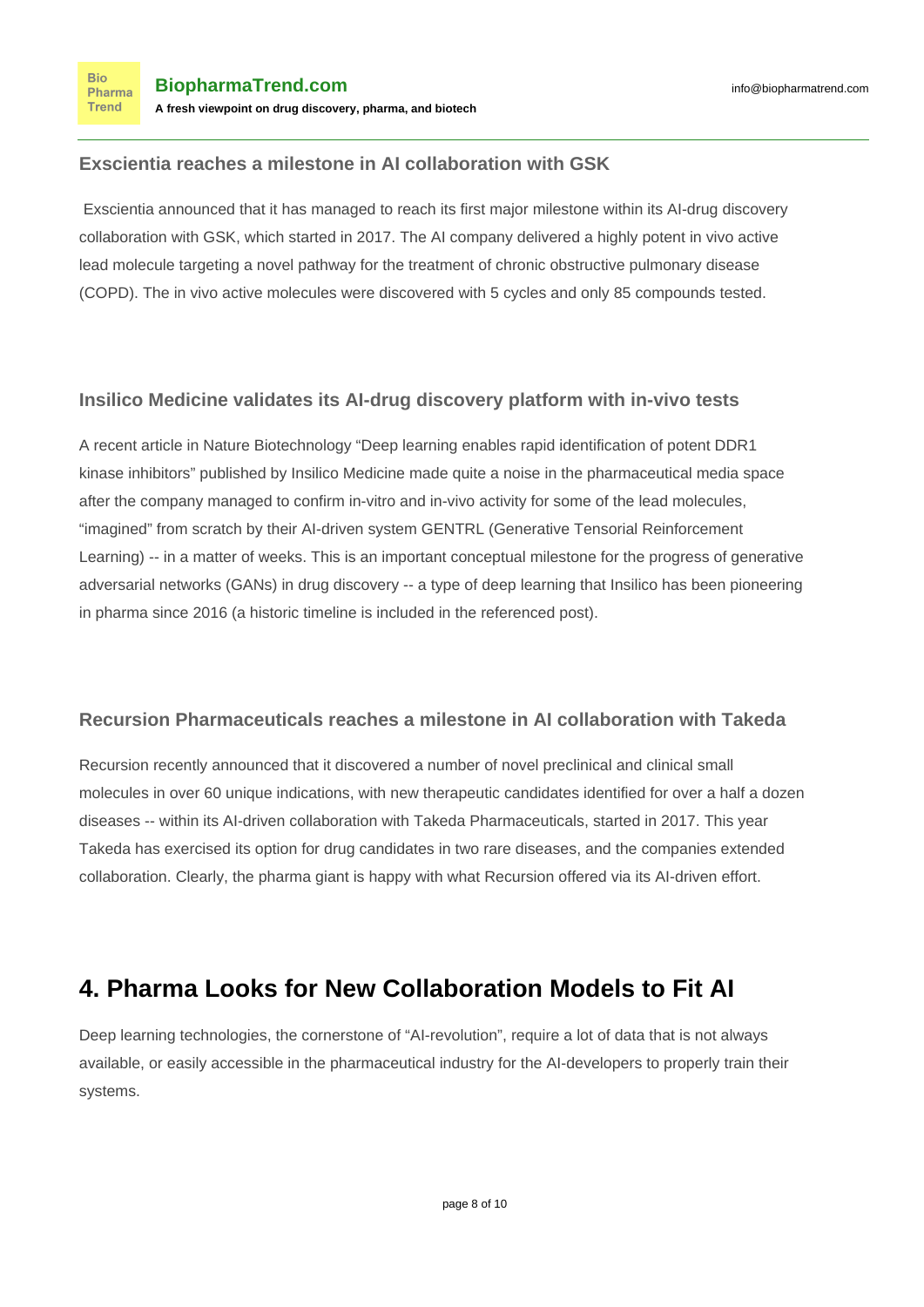**Bio** Pharma **Trend** 

Another problem is intrinsic biases in the available data -- all because the scope of data sources is often limited, meaning all available data might have a limited representation of features, not reflecting the true nature of what is modeled. There is an insightful article illustrating this issue on the example of hidden biases in a well-known DUD-E dataset, widely used for training convolutional neural networks: [DUD-E,](https://cyclicarx.com/news/predicting-drug-target-interactions) [Where's My Accuracy?](https://cyclicarx.com/news/predicting-drug-target-interactions)

Generally, data availability in drug discovery is a very different situation from what we see in more "classical" applications for AI -- natural language processing and image recognition, where data is much more abundant and diverse (millions of text samples in many languages; millions of images with diverse contents etc). So the impressive progress of AI in those areas is not necessarily possible as quickly and comprehensively in the pharmaceutical industry.

One important step to tackle data availability and data bias in pharma have been undertaken in 2019 by a group of pharmaceutical companies and research institutions with a project MELLODDY (Machine Learning Ledger Orchestration for Drug Discovery), which uses such advanced technologies as blockchain and federated learning. Conceptually, the project will allow training machine learning models on numerous private datasets owned by various companies, without compromising their intellectual property, or confidentiality of sensitive data -- [here](https://www.biopharmatrend.com/post/97-pharma-companies-join-forces-to-train-ai-for-drug-discovery-collectively/) is a more in-depth explanation of how it works.